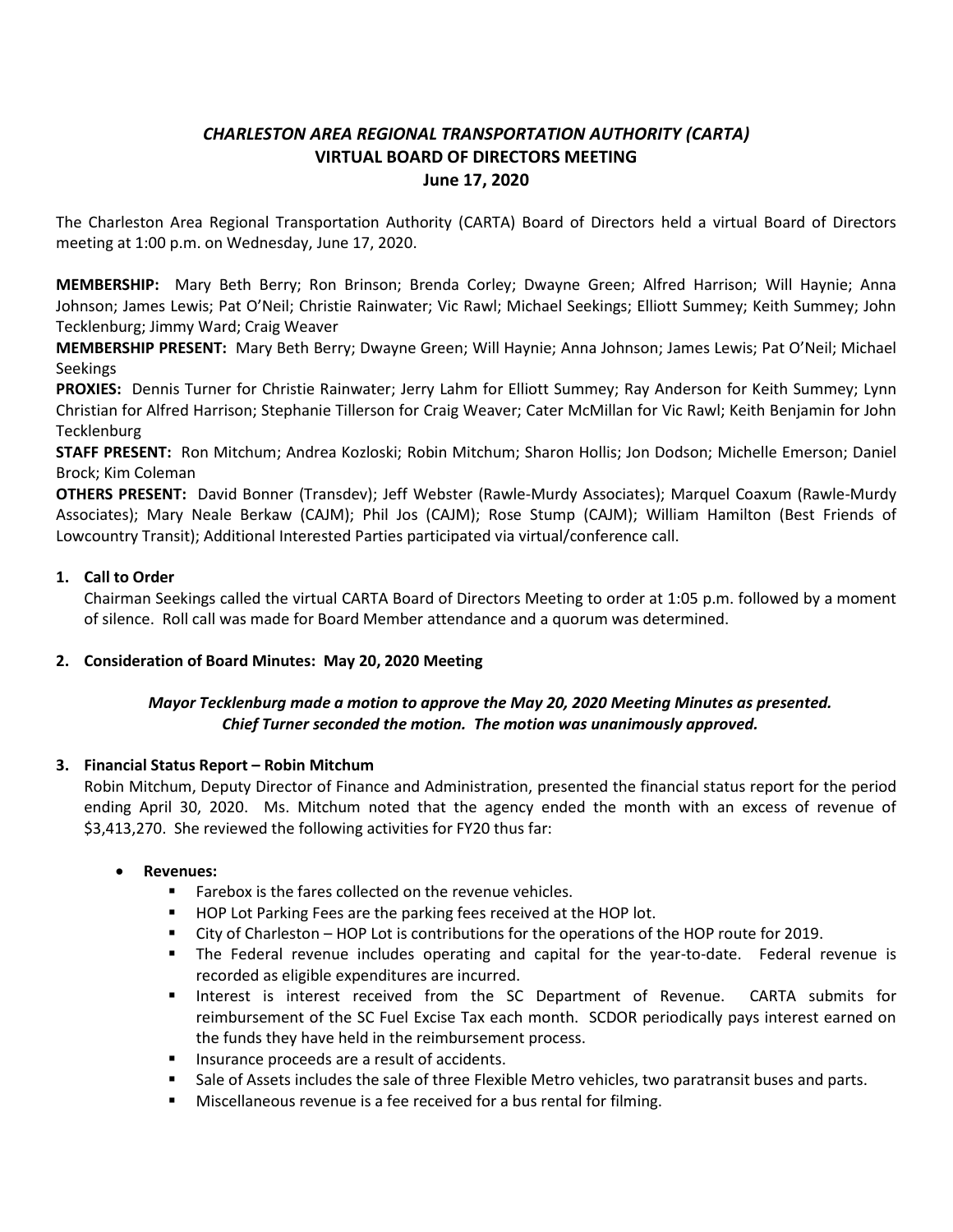## • **Expenditures:**

- Staff Salaries & Benefits include the cost of staff time, leave, insurance, retirement and taxes.
- Supplies include office supplies, facility maintenance supplies and signage supplies for new vehicles.
- Printing includes costs of printing route maps, brochures and passes.
- Automotive costs include the maintenance on the administrative vehicle and mileage reimbursements to employees.
- Postage is postage meter refills used to mail passes.
- Dues/Memberships is CARTA's annual membership with the Charleston Metro Chamber of Commerce.
- **•** Office Equipment Rental includes the quarterly postage meter rental fee, the cost of the portable toilet rental for the HOP lot and the monthly battery lease for the electric buses.
- Office Equipment Maintenance (OEM) includes the FY20 portion of the Swiftly Transit Time & Insights Software (through 6/28/2020), the FY20 portion of the Cradlepoint NetCloud Essentials for mobile routers and Zscaler internet security renewal (through 9/30/2020), in addition to other IT support. This is the bulk of the FY20 expenditure for the Transit Time & Insights and the Cradlepoint software maintenance.
- Rent includes the Ashley Phosphate Park & Ride lot, Leeds Avenue lot lease from SCE&G, SC Works Trident lease space and document storage.
- Communications is the cost of phone, internet and radio services at both the facilities and on the buses.
- Utilities include electric and water at the SuperStop, Melnick Park & Ride, the Radio Shop at Leeds Avenue and the charging stations at Leeds Avenue. The budget for Utilities will be adjusted for the new Park & Ride and the charging stations.
- Auditing Services is the cost for CARTA's annual financial audit.
- Custodial Services is the cost of janitorial services at the Melnick Park & Ride location and the SuperStop bus depot.
- **•** Other Professional Services include payroll processing system fees, new bus inspection services and shelter repair services.
- **EXECT** Shared Contract Services (IGA & Management) is the extensive services BCDCOG provides to CARTA.
- Money Transport is the cost of the armored guard service, Brinks, to pick up and transport cash deposits to the bank.
- Vehicle Maintenance is the cost to maintain the fleet.
- **•** Facility Repair & Maintenance is the cost of outside vendors to maintain facilities.
- Operating Fees & Licenses include credit card transaction fees, stormwater fees, solid waste user fees and vehicle title and registration fees.
- Insurance includes the cost of liability insurance provided by the Insurance Reserve Fund. The amount will increase and decrease throughout the year as we add and remove items on the policy. The amount shown is the FY20 portion of the 2019 and 2020 policy period. This is the bulk of the expenditure for the year. Many shelters, vehicles and the addition of the Melnick Park & Ride have been added to the policy.
- Interest is the interest accrued on the Melnick Park & Ride Loan.
- Non-Capitalized Assets include the purchase of security equipment including cameras, lighting, shelter panels and radio equipment.

## • **Capital Expenditures:**

- Rolling Stock is the purchase of three Proterra electric buses.
- Bus Facilities/Charging Stations is the purchase of six electric bus Charging Stations.
- Bus Shelter Construction/Bench Installation is the cost of three shelters.
- Security/Cameras and Equipment is the cameras on the Midi buses.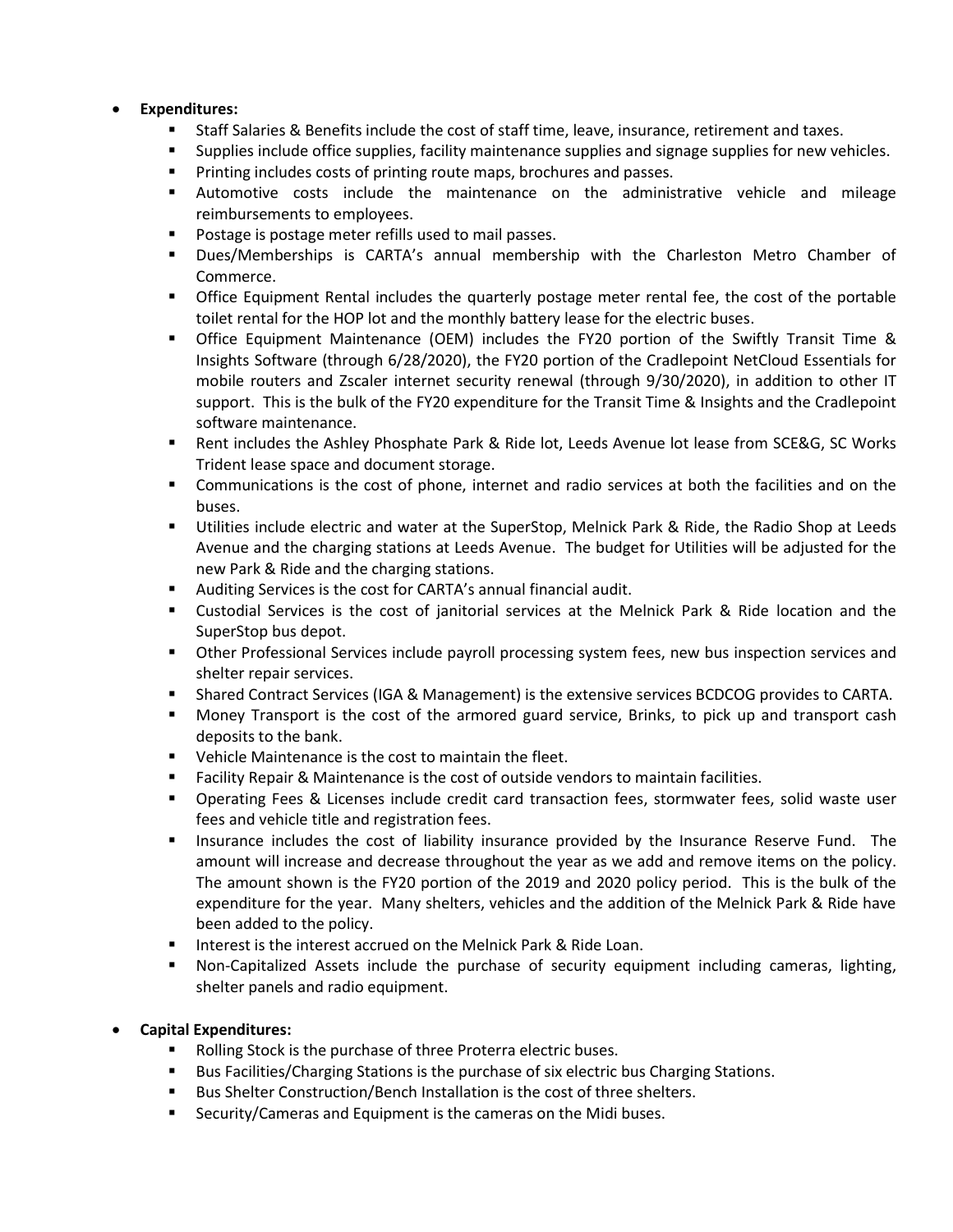Ms. Mitchum reviewed the HOP expenditures. As of April 30, 2020, total expenditures for the HOP program for FY20 were \$441,727. She addressed questions and comments. The Board received the Financial Status Report as information.

## **4. FY20 Budget Revision – Request for Approval – Robin Mitchum**

Ms. Mitchum presented the FY20 Budget Revision. She discussed the line item changes, in detail, for revenues and expenditures noting the following:

- **Revenues:** 
	- **•** An estimated reduction in passenger revenue for the remainder of the fiscal year is a result of reduced operating service and ridership due to the health pandemic.
	- HOP Lot Parking Fees are the parking fees received at the HOP lot.
	- Federal revenue includes estimated 5307 Urban funds, 5310 Enhanced Mobility for Seniors & individuals with disabilities and 5307 CARES Act funds. CARTA receives funds as a direct recipient from FTA and Pass Through funds from the BCDCOG. Capital funds have been moved to the Capital Revenues budget and funds to purchase electric buses have been moved to FY21. We do not anticipate receiving the additional electric buses this fiscal year.
	- State Mass Transit Funds is operating funds and capital funds to match federal funds for the purchase of buses and charging stations. The reduction includes some of the funds being expended last fiscal year and some of the funds being moved to the capital revenues budget line item. We anticipate receiving additional funds for operating, but do not anticipate using the funds as match to federal 5307 funds during this fiscal year.
	- Sales Tax Charleston County capital matching requirements have been moved to the capital revenues budget line item.
	- Advertising is reduced to average revenue sales.
	- **■** Interest is interest received from SC Department of Revenue for refunded excise tax payments.
	- Insurance proceeds are a result of accidents.
	- Sale of Assets includes the sale of three Flexible Metro vehicles, two paratransit buses and bus parts.
	- Miscellaneous revenue is a fee received for a bus rental for filming.

## • **Expenditures:**

- Staff Salaries & Benefits includes the cost of staff time, leave, insurance, retirement and taxes. The reduction reflects actual costs incurred through December 13, 2019. CARTA had two employees; one retired on December 13<sup>th</sup> and the other was transferred to BCDCOG. Staff and management services are provided through IGA Agreement.
- Postage increased to align the budget with average expenditures.
- **■** Dues and Memberships include the membership with the Charleston Metro Chamber of Commerce.
- **Equipment rental increased by the addition of the Electric Bus Battery Lease agreement and the** portable toilet rental at the HOP Lot.
- **•** Office Equipment Maintenance includes IT services (managed server services, email hosting, website management and other general IT services), Camera system maintenance and AVL software maintenance.
- Rent increased to reflect the rental agreement with Dorchester Village Shopping Park & Ride.
- Communications increased for the monthly digital radio frequency cost which is a per radio fee.
- Utilities increased for the new Melnick Park & Ride and the charging stations. Utilities include electric and water at the SuperStop, Melnick Park & Ride, the Radio Shop at Leeds Avenue and the charging stations at Leeds Avenue.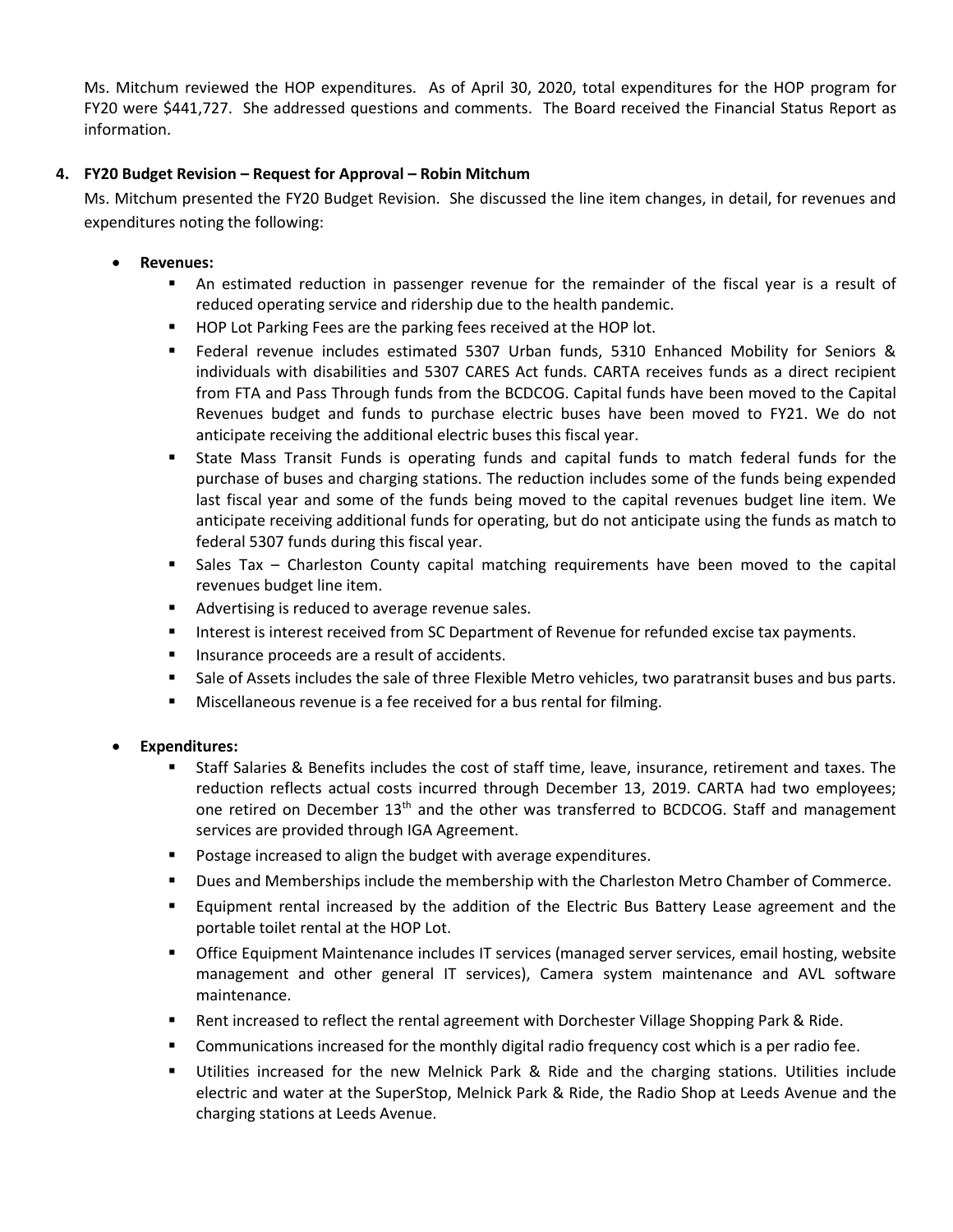- Professional services increased with the addition of custodial services at Melnick Park & Ride and custodial sanitization services at the SuperStop. Other Professional Services include payroll processing system fees, new bus inspection services and shelter repair services.
- **•** Contract Services decreased by the conclusion of the Melnick property engineering project and estimated service reductions of operations.
- Facility Repairs and Maintenance includes facility repairs and maintenance.
- **EXECT** Insurance increased based on the addition of new shelters, buses, charging stations and Park & Ride.
- Fuel decreased due to the reduction of fuel prices and operating services.
- Paratransit decreased based on reduction of operations.
- Non-Capitalized assets include the purchase of security equipment including cameras, lighting, shelter panels, driver safety barriers, COVID-19 PPE and radio equipment.
- Rolling Stock is being reduced to the amount of rolling stock CARTA anticipates receiving in this fiscal year. CARTA has received three Proterra Electric Buses and anticipates receiving an additional replacement paratransit vehicle before the fiscal year end. Other rolling stock items on order will be budgeted in the next fiscal year.
- Bus Facilities/Charging stations are for the purchase of charging stations for electric buses.
- **EXECUTE:** Security Cameras and Equipment are funds available to purchase security equipment at our facilities and on rolling stock. This has been reduced to anticipated expenditures for the fiscal year.
- Capital has been reduced to capitalized expenditures and anticipated non-capitalized expenditures have been moved to the non-capitalized assets.

Ms. Mitchum addressed questions and comments and stated that the budget will continue to be monitored to ensure revenues and expenditure remain aligned. She also noted that recommended revisions will be made as necessary. Mayor Tecklenburg made an inquiry regarding funds as a result of the CARES Act. He also requested the Board's flexibility regarding consideration of an increase of service level where needed as long as the funds are not needed for a gap in sales tax funding. Mr. Mitchum responded that 100% of CARES Act funding can be used for operations.

## *Mr. Anderson made a motion to approve the FY20 Budget Revision as presented. Mayor Tecklenburg seconded the motion. The motion was unanimously approved.*

## **5. Digital Signage RFP – Request for Approval**

Ron Mitchum, Executive Director, presented the Digital Signage Request for Proposal. He noted that the Selection Committee met on May 18, 2020 to review four proposals for the Digital Signage RFP. Proposals were received from GMV Syncromatics, Message Point Media, Smart City Media and Solutionz Inc. Based on the overall score sheet rankings, the Selection Committee recommends that CARTA award a contract to GMV Syncromatics. Mr. Mitchum addressed questions and comments.

> *Mr. Lahm made a motion to approve the Digital Signage RFP as presented. Mayor O'Neil seconded the motion. The motion was unanimously approved.*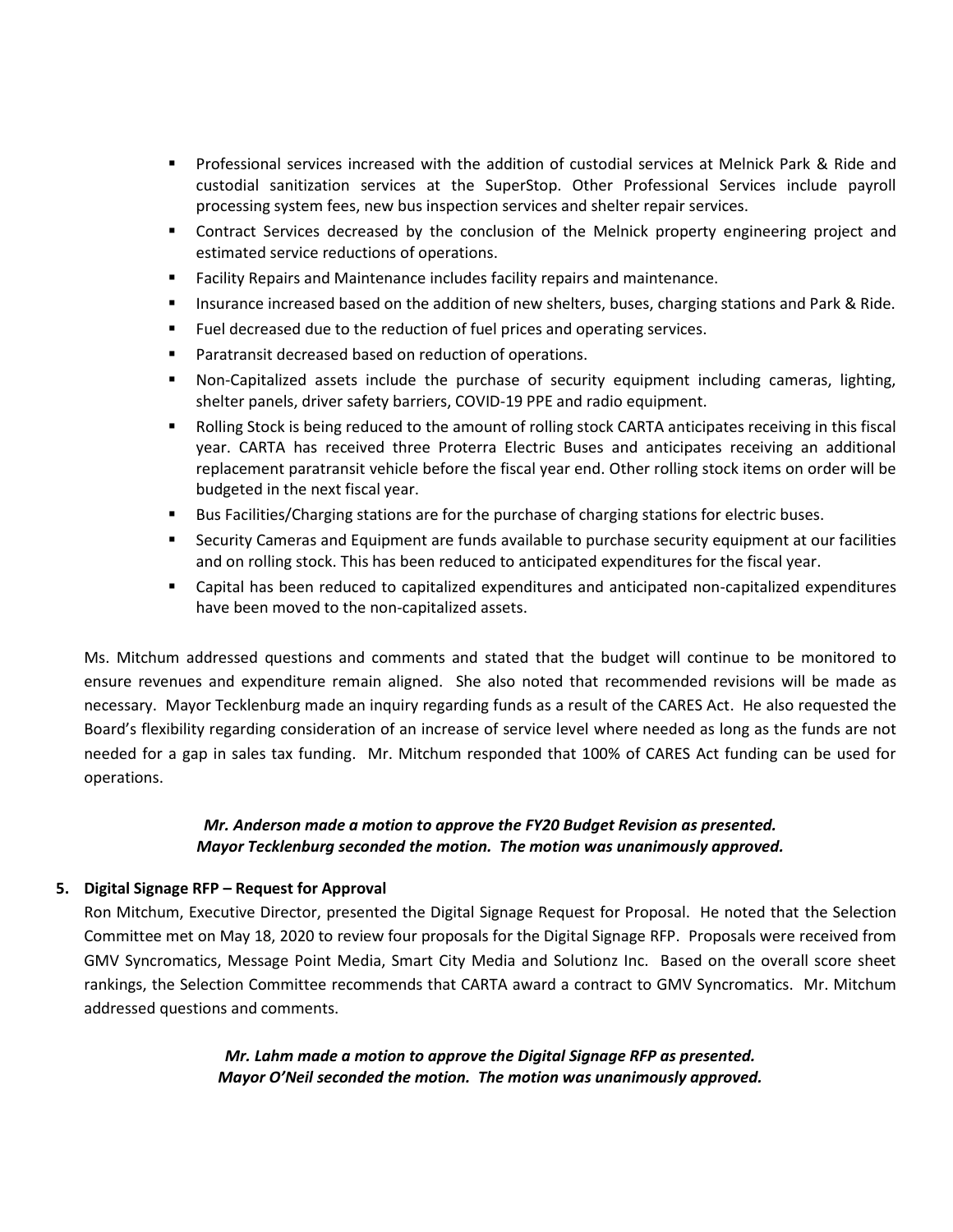#### **6. Swiftly Contract Extension – Request for Approval**

Mr. Mitchum presented the Swiftly Contract Extension. He explained that CARTA is requesting to amend the Swiftly, Inc. Real Time Location Services contract for an additional year pursuant to the terms outlined in the contract. Additionally, CARTA is requesting approval to add the Operator Reports Module for \$9,660.00 per year. The current Modules include Transitime, Live Operations, On-Time Performance, GPS Playback, Vehicle Speed and Runtime. The contract was awarded on June 29, 2017 as a one-year contract with four options to renew annually. This amendment would extend the contract from June 30, 2020 to June 28, 2021. Mr. Mitchum addressed questions and comments.

## *Ms. Berry made a motion to approve the Swiftly Contract Extension as presented. Mr. Green seconded the motion. The motion was unanimously approved.*

## **7. Current System Operations – Update**

Sharon Hollis, Principal Planner, stated that Jon Dodson, Planner II, has been monitoring the routes, first hand, and will deliver an update on the current system operations. Mr. Dodson noted that, since mid-March, CARTA has been operating on an abbreviated Sunday schedule due to the pandemic. As a result, ridership has dropped on the fixed and Express routes with the Express routes having been hit the hardest. However, there has been an upward trend on the DASH since the beginning of May. CARTA has not seen as big of a decrease in ridership as other transit agencies. Ms. Hollis noted that ridership on some routes continues to be steady and demand exists to get riders to their destinations (especially Route 20, which is currently the highest performing route that has been averaging 15 passengers per hour). Mr. Mitchum stated that the system will resume its normal operating schedule Tuesday, May  $12<sup>th</sup>$ . CDC guidelines will be followed on all the routes in regards to resuming transit services. Hand sanitizer will be available and masks will be required and provided. Social distancing will be practiced as well. Signage listing safety guidelines will be posted on each vehicle. Transdev will monitor ridership on each route and will inform us if ridership looks as if it will exceed 50% capacity. Appropriate adjustments will be made to ensure passenger and driver safety if ridership exceeds 50% capacity. Mr. Mitchum addressed questions and comments. The Board received the Current System Operations update as information*.*

#### **8. Executive Director's Report**

Mr. Mitchum stated that work continues with Charleston County on the Shipwatch Square project. He also noted that discussion will be held during the June meeting on solar lighting for bus stops and the extension of the Transdev Contract. Mr. Mitchum stated that work also continues on the LCRT project and that an upcoming Steering Committee meeting will be held. He also noted that preliminary discussions have been held with the City of Charleston regarding the new HOP Lot and work continues with DHEC on the permitting processes. Mr. Mitchum announced that the Leeds Avenue Lease Agreement has been received so we will begin looking at the next steps to take in order to make expansions to the Leeds Avenue facilities. He stated that grant applications have been submitted and we feel good about CARTA's ability to compete so we are hopeful to receive funding as a result of those applications. Mr. Mitchum addressed questions and comments. The Board received the Executive Director's report as information.

## **9. Other Business, If Any**

There was no other business to discuss.

#### **10. Public Comments, If Any**

There were two public comments:

• Phil Jos, CAJM, thanked Mayor Tecklenburg for drawing attention to the importance of increasing service frequency and commended Mr. Mitchum and Ms. Hollis for acknowledging that transit-dependent riders are keeping the revenue stream going. Mr. Jos expressed his concerns regarding CARTA placing a high priority